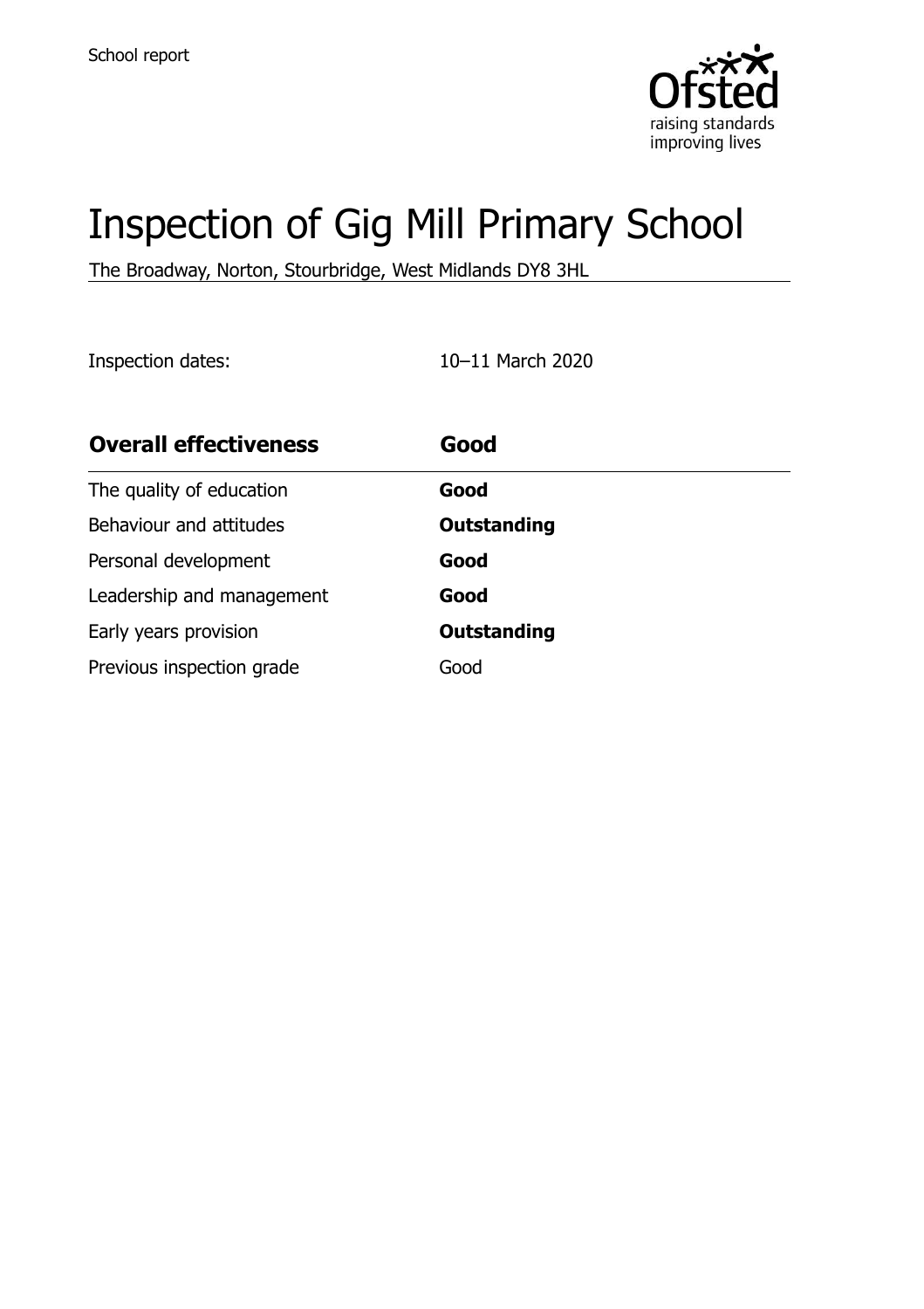

# **What is it like to attend this school?**

'Together we care, together we succeed' is more than just a motto at Gig Mill Primary. It drives exciting lessons and interactions that enrich the lives of pupils. Pupils love to learn, and staff expect the very best outcomes from them. Leaders, staff and pupils work together to aim for a community where pupils matter and thrive.

High expectations and nurturing relationships mean that pupils develop into successful, independent learners. Trips to places such as Severn Valley Railway bring classroom learning to life. A broad range of school clubs helps to develop sporting and artistic skills.

Behaviour is exceptional. Staff and pupils care for each other. When a pupil is unhappy, support is always close by. From peer supporters to 'junior police constables', pupils take on a range of responsibilities to make a difference to their school. As a result, this is a kind and respectful environment where pupils feel safe and are safe.

Bullying is rare. Leaders work hard to make sure that everyone acts if bullying ever does occur. Leaders investigate any incidents and act swiftly. Pupil anti-bullying ambassadors make sure that no child is left out.

#### **What does the school do well and what does it need to do better?**

Leaders and governors want the very best for all pupils. Inspirational leadership and caring staff continually drive improvements. All are determined to make sure that every child gets the very best from their time at Gig Mill.

Children make an exceptional start in early years. Teachers work hard to understand the needs and abilities of the children when they join the school. Well-planned and exciting lessons inspire the children to start powerful learning journeys. Children quickly learn the communication, personal and physical skills they need to be successful in school. They play nicely together and build lasting friendships.

Leaders have worked hard to make sure that pupils in key stages 1 and 2 learn from a wide variety of different subjects. Many of these subjects, such as mathematics, are strong in developing the skills and knowledge of the pupils. Leaders are now looking to make sure that other subjects, such as history, geography and physical education (PE), are as strong.

Pupils quickly learn to read because teachers prioritise this from the very first days at the school. All members of staff have completed suitable training to teach phonics effectively. Pupils learn the phonics they need to be able to read a range of books. Exciting storytelling by teachers develops a love of reading. When pupils fall behind, teachers act swiftly to make sure that they get the right support to catch up.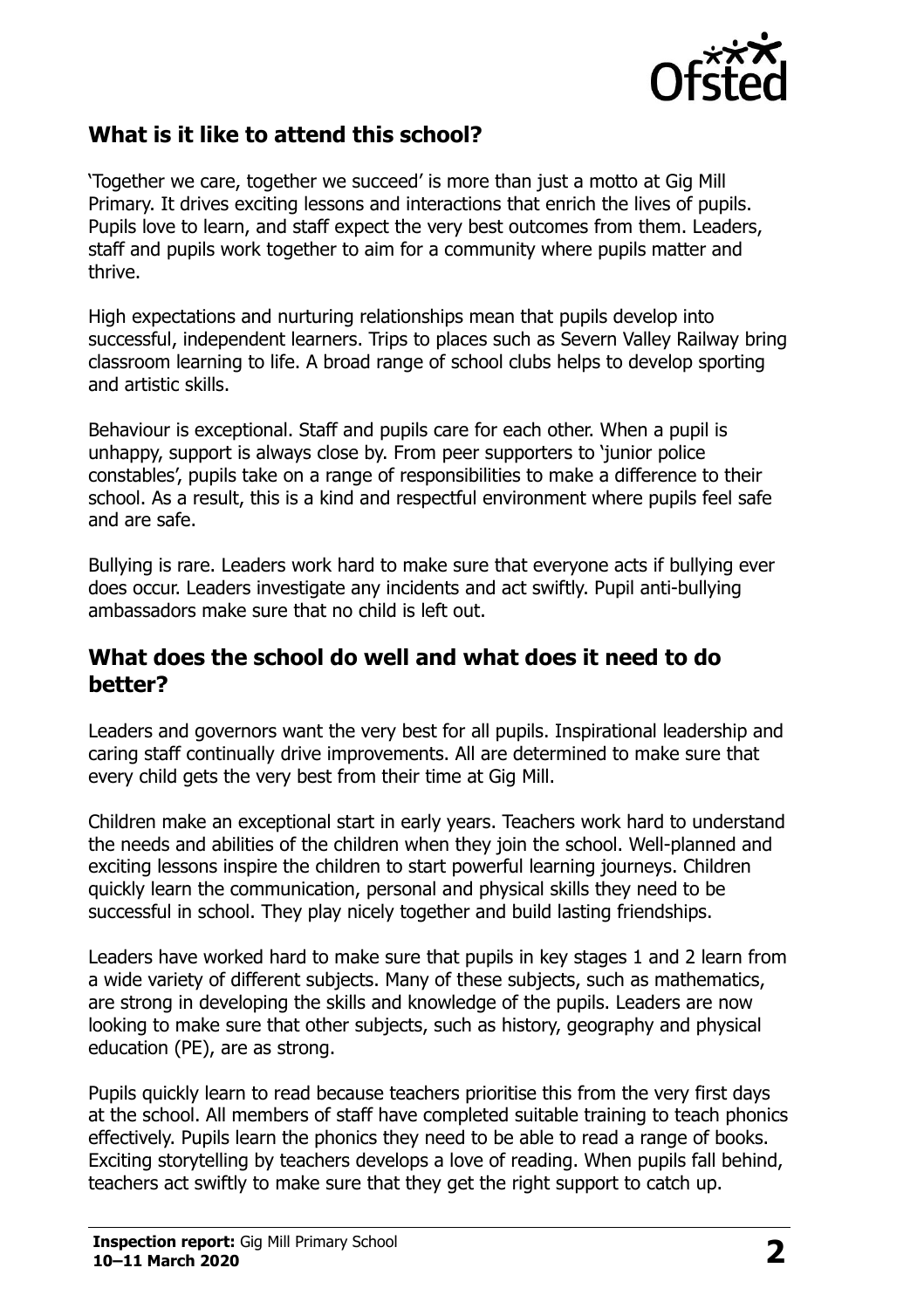

Pupils' writing is developing well. Recently, leaders have improved the way pupils learn to write in early years and key stage 1. From a very early age, children develop clear handwriting and write sentences accurately. From this secure start, pupils develop as confident and fluent writers.

Mathematics is a strength. Teachers prioritise problem solving and reasoning. Teachers work hard to make sure that pupils learn and remember such skills as addition, multiplication and division. Teachers encourage pupils to talk about how they have solved problems. Pupils often compete successfully in local and regional mathematics competitions.

In subjects such as history and geography, pupils develop their understanding of the world around them. Local historians visit the school to teach about the history of Dudley's canals. PE provides a range of opportunities to build healthy lifestyles. Leaders are now working hard to make sure that learning in these subjects always builds on what the pupils have successfully learned in the past. The school swimming pool is used well to ensure that most pupils are confident swimmers by the time they leave Year 6.

Pupils with special educational needs and/or disabilities make strong progress. All staff understand pupils' additional needs well. This means that pupils get the support they need. Skilful teachers match learning to the ability of the pupils. The classroom base for pupils with autism spectrum disorder is a real strength. Caring and skilled staff help pupils to overcome their barriers to learning. Well-planned opportunities integrate the pupils into the main school so that they can achieve alongside more able peers.

Positive mental health is a priority. Leaders know pupils learn best when they feel safe, happy and confident. When behaviour does not meet the high expectations of staff, leaders act. Caring staff make sure that all pupils get the support they need to be calm and purposeful learners. 'Pupil well-being warriors' take on responsibilities to support their friends and classmates.

Pupils access a broad range of opportunities to prepare them for life in modern Britain. Regular visitors, such as nurses and the police, develop an understanding of the community. Leaders are now working hard to make sure that all pupils have a more robust understanding of the British values of democracy, the rule of law and mutual respect for, and tolerance of those with different faiths and beliefs.

# **Safeguarding**

The arrangements for safeguarding are effective.

Leaders have made sure that staff have had the training they need to keep pupils safe. Staff act quickly to raise concerns when they are worried about a pupil. Leaders investigate these concerns swiftly to make sure that pupils are safe. When needed, leaders work with services such as the local authority to make sure that pupils get the support they need.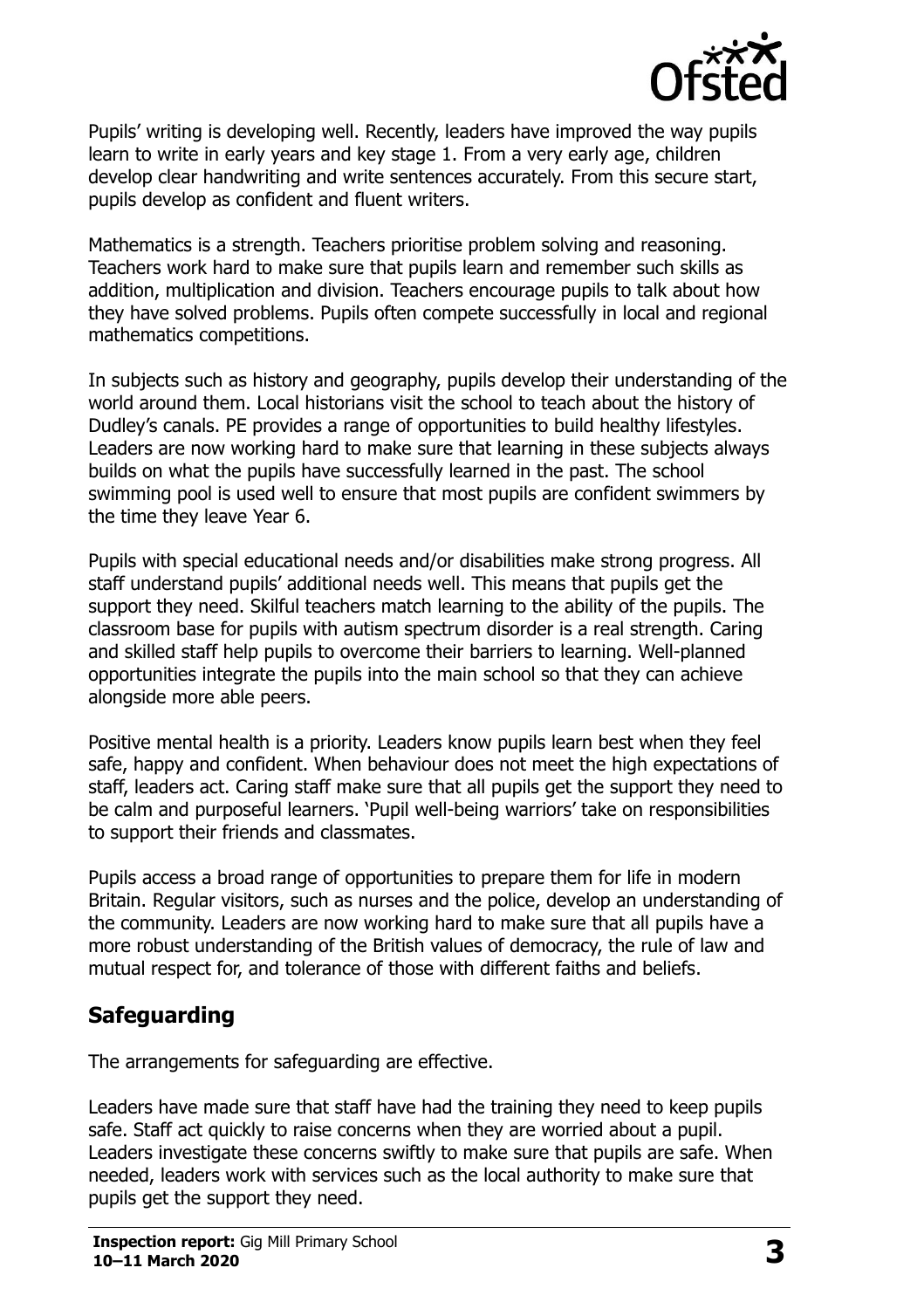

Pupils learn quickly how to stay safe in the real world and online. Leaders are now working to make sure that all pupils learn how to deal with risks they might face in the local community.

# **What does the school need to do to improve?**

# **(Information for the school and appropriate authority)**

- While the curriculum has rapidly improved over the last few vears, some subjects are not yet as strong as others. For example, while mathematics, reading and writing are well developed, others such as history, geography and PE are not as well structured. This means that learning does not always precisely build on what learning has happened before. Leaders need to continue to enhance these subjects to make sure that learning in these subjects is well sequenced and builds on prior learning.
- Teachers provide many opportunities to prepare pupils for life in modern Britain. However, these opportunities are not always planned in a well-ordered manner. As a result, pupils' awareness of British values and safeguarding risks relevant to the local context is not as good as it might be. Leaders need to build on the good work already started in this area, so that these important learning experiences build on what pupils already know and enable pupils to extend their awareness and deepen their understanding.

### **How can I feed back my views?**

You can use [Ofsted Parent View](http://parentview.ofsted.gov.uk/) to give Ofsted your opinion on your child's school, or to find out what other parents and carers think. We use Ofsted Parent View information when deciding which schools to inspect, when to inspect them and as part of their inspection.

The Department for Education has further quidance on how to complain about a school.

If you are the school and you are not happy with the inspection or the report, you can [complain to Ofsted.](http://www.gov.uk/complain-ofsted-report)

### **Further information**

You can search for [published performance information](http://www.compare-school-performance.service.gov.uk/) about the school.

In the report, '[disadvantaged pupils](http://www.gov.uk/guidance/pupil-premium-information-for-schools-and-alternative-provision-settings)' refers to those pupils who attract government pupil premium funding: pupils claiming free school meals at any point in the last six years and pupils in care or who left care through adoption or another formal route.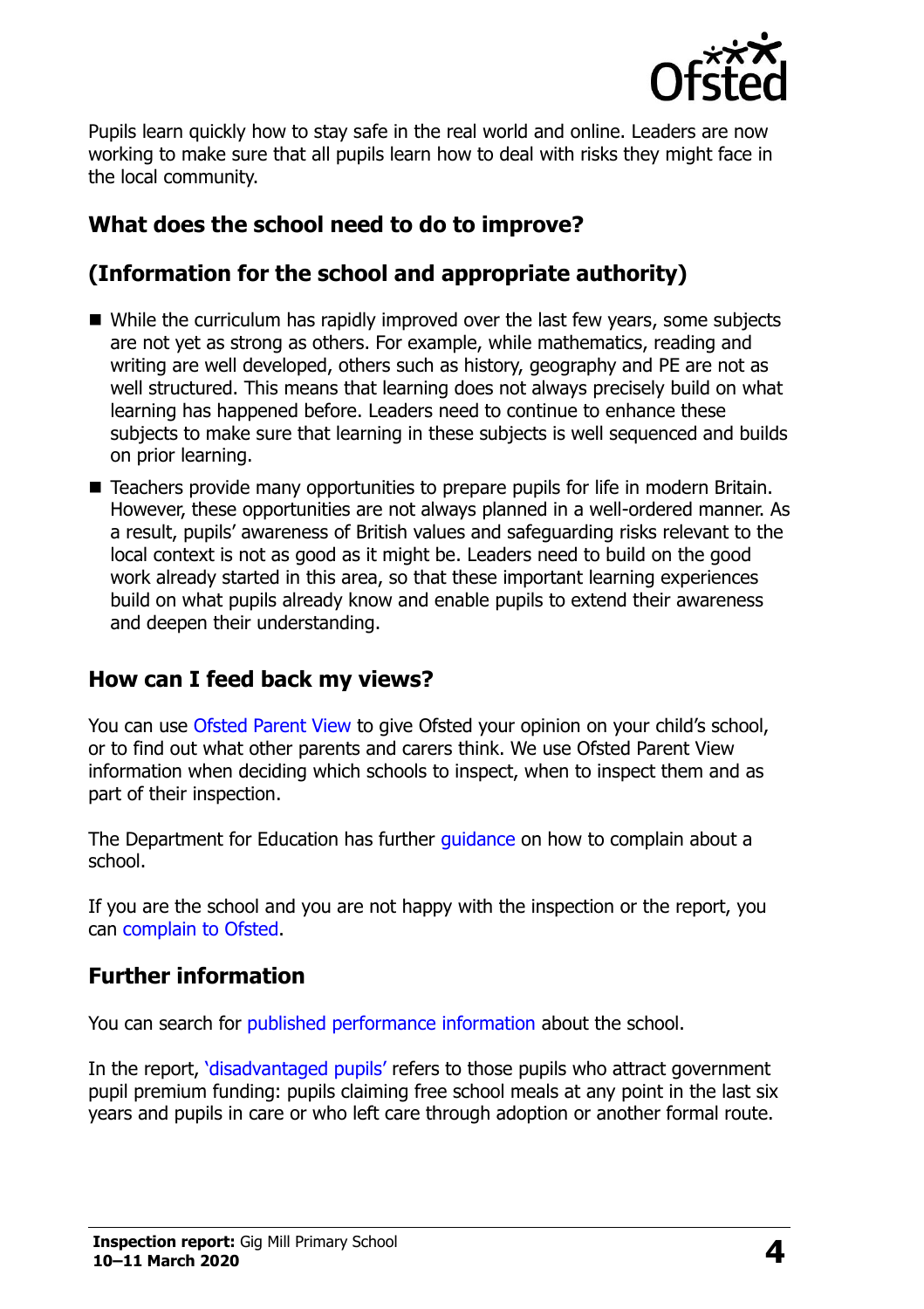

# **School details**

| Unique reference number             | 103822                                                         |  |
|-------------------------------------|----------------------------------------------------------------|--|
| <b>Local authority</b>              | Dudley                                                         |  |
| <b>Inspection number</b>            | 10122495                                                       |  |
| <b>Type of school</b>               | Primary                                                        |  |
| <b>School category</b>              | Maintained                                                     |  |
| Age range of pupils                 | 3 to 11                                                        |  |
| <b>Gender of pupils</b>             | Mixed                                                          |  |
| Number of pupils on the school roll | 637                                                            |  |
| <b>Appropriate authority</b>        | The governing body                                             |  |
| <b>Chair of governing body</b>      | Dominic Edgar                                                  |  |
| <b>Headteacher</b>                  | Angela Hannaway                                                |  |
| Website                             | www.gig-mill.dudley.sch.uk/                                    |  |
| Date of previous inspection         | 11 December 2018, under section 8 of<br>the Education Act 2005 |  |

# **Information about this school**

- The school has an enhanced resource provision for pupils with autism spectrum disorder. Pupils attend the provision when they have been allocated a place from the local authority. The provision can cater for up to eight pupils. Pupils spend some time in the centre and some in the main school.
- The school has a swimming pool. All pupils have frequent opportunities to learn how to become confident in the water.
- The school has a breakfast and after-school club, which operates on the school site. This provision is managed by the school.

# **Information about this inspection**

We carried out this inspection under section 5 of the Education Act 2005.

■ During the inspection, we focused on the following subjects: reading, English, mathematics, PE, geography and history. In these subjects, we visited lessons, looked at pupils' work, examined teachers' plans and talked with pupils and staff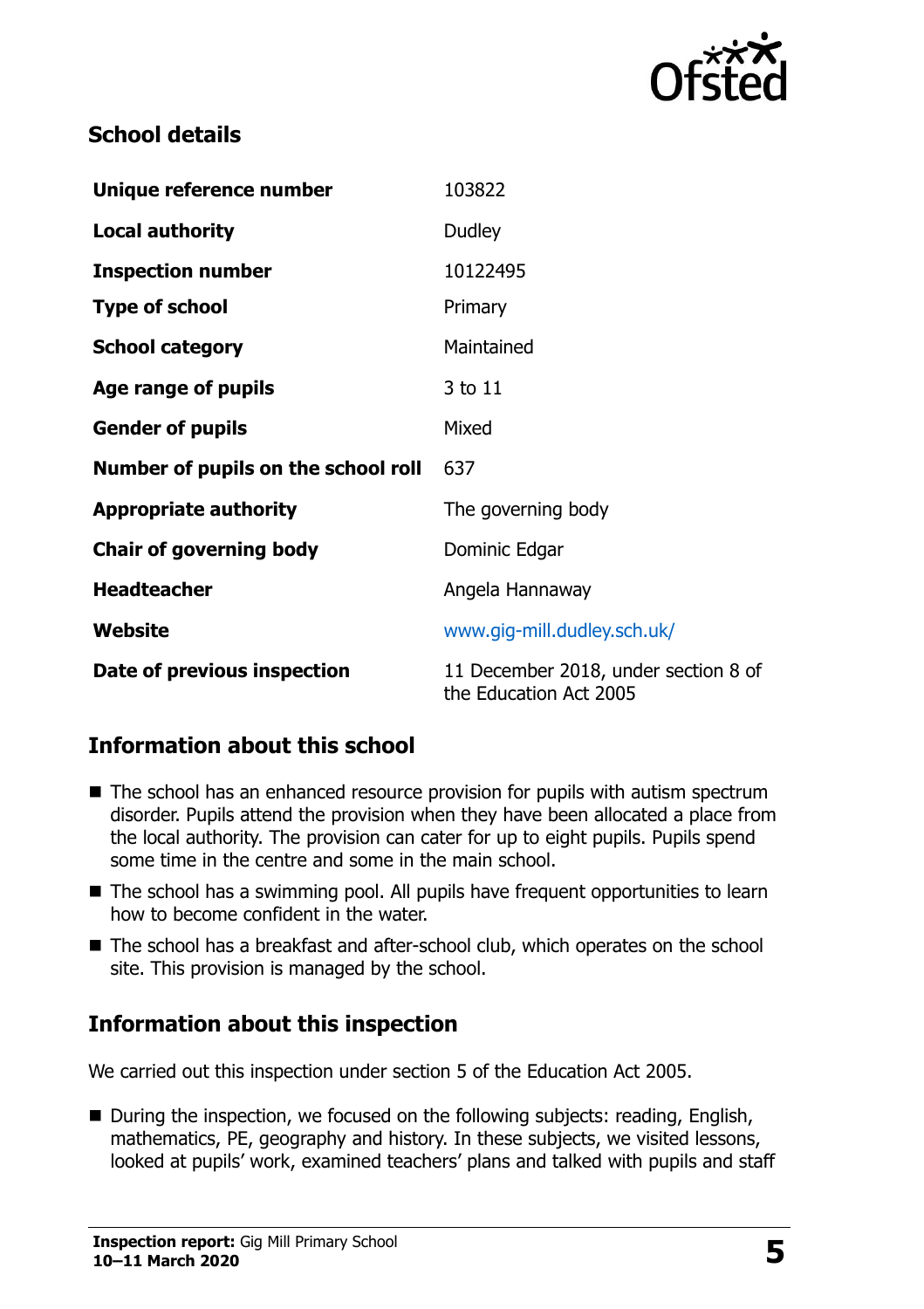

about the way these subjects are taught. We also looked at other subjects in less detail to check how they are planned and taught.

- We examined external performance data about the school and looked at school documents. These included information about behaviour, attendance, the school curriculum and improvement planning. The school website was also checked.
- We asked staff, leaders and governors about safeguarding arrangements. We examined the record of employment checks on school staff and looked at other school records. We also found out about safety procedures and routines.
- We observed informal times of the day to evaluate safeguarding and pupils' behaviour.
- During the inspection, we had formal meetings with the headteacher, senior leaders, subject teachers, governors, teachers and pupils. We also talked informally with parents, pupils and staff to gather general information about school life.

#### **Inspection team**

| Chris Pollitt, lead inspector | Her Majesty's Inspector |
|-------------------------------|-------------------------|
| Jonathan Leonard              | Her Majesty's Inspector |
| Janet Lewis                   | Ofsted Inspector        |
| Julie Griffiths               | Ofsted Inspector        |